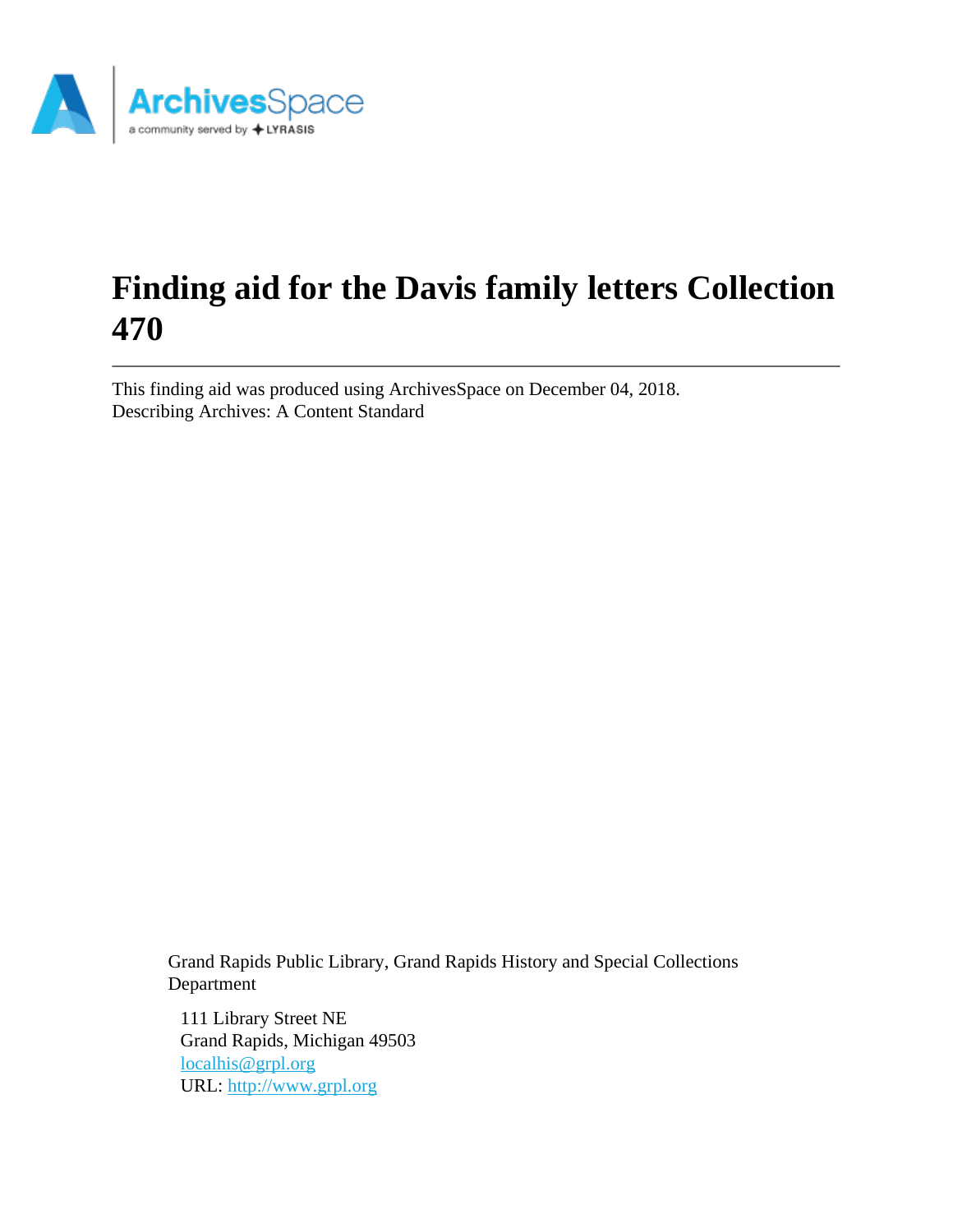# <span id="page-1-0"></span>**Table of Contents**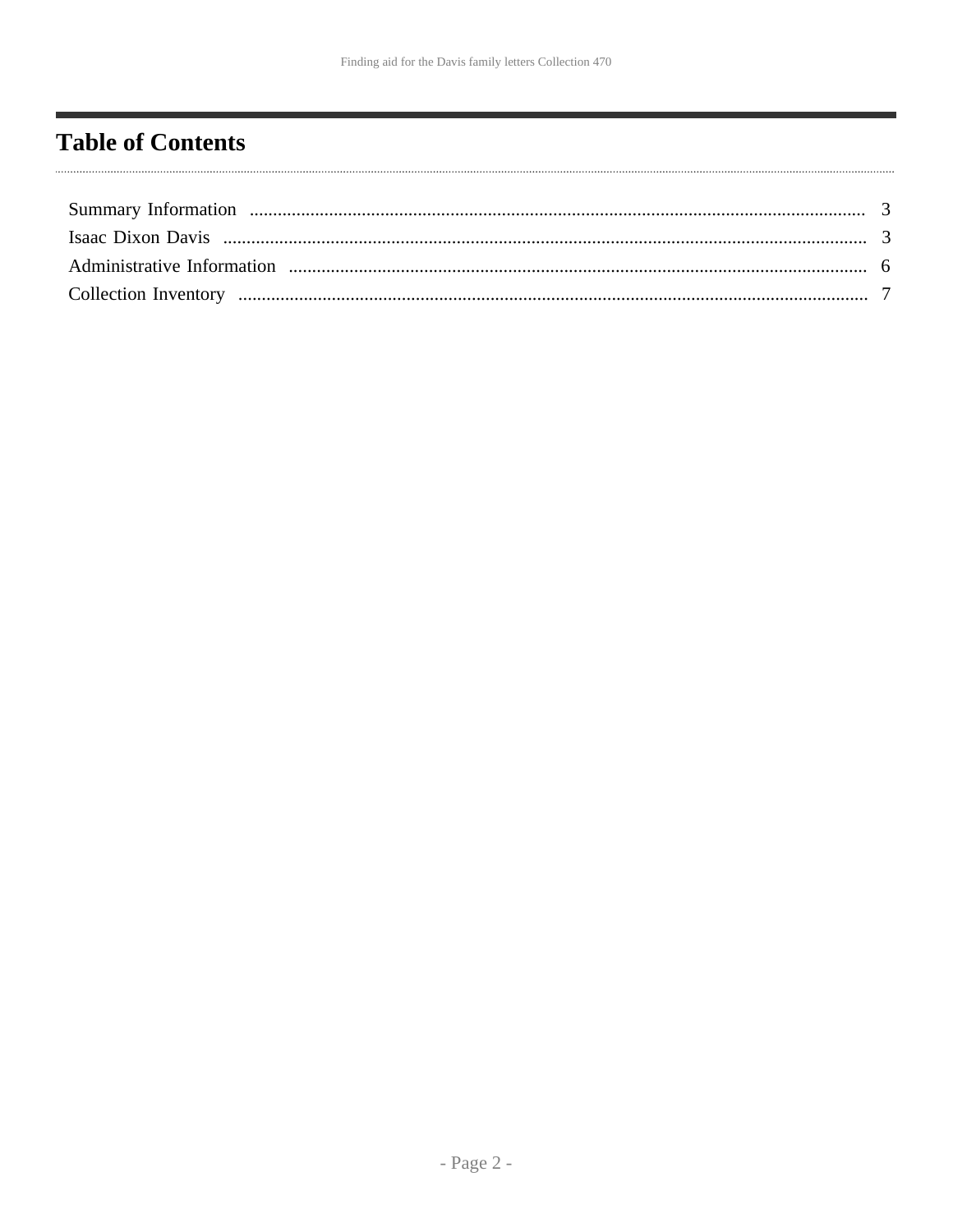### <span id="page-2-0"></span>**Summary Information**

| <b>Repository:</b>                  | Grand Rapids Public Library, Grand Rapids History and Special<br><b>Collections Department</b>                                                                                                                                                                                                                                                                                                                                                                                                                                                                                                                                                                                                                                                                                                                                                                                                                                                                                                                                                                                                                                                   |
|-------------------------------------|--------------------------------------------------------------------------------------------------------------------------------------------------------------------------------------------------------------------------------------------------------------------------------------------------------------------------------------------------------------------------------------------------------------------------------------------------------------------------------------------------------------------------------------------------------------------------------------------------------------------------------------------------------------------------------------------------------------------------------------------------------------------------------------------------------------------------------------------------------------------------------------------------------------------------------------------------------------------------------------------------------------------------------------------------------------------------------------------------------------------------------------------------|
| <b>Title:</b>                       | Davis family letters                                                                                                                                                                                                                                                                                                                                                                                                                                                                                                                                                                                                                                                                                                                                                                                                                                                                                                                                                                                                                                                                                                                             |
| ID:                                 | Collection 470                                                                                                                                                                                                                                                                                                                                                                                                                                                                                                                                                                                                                                                                                                                                                                                                                                                                                                                                                                                                                                                                                                                                   |
| Date [inclusive]:                   | 1876-1909                                                                                                                                                                                                                                                                                                                                                                                                                                                                                                                                                                                                                                                                                                                                                                                                                                                                                                                                                                                                                                                                                                                                        |
| <b>Physical Description:</b>        | .5 Linear Feet 1 slim box                                                                                                                                                                                                                                                                                                                                                                                                                                                                                                                                                                                                                                                                                                                                                                                                                                                                                                                                                                                                                                                                                                                        |
| Language of the<br><b>Material:</b> | English                                                                                                                                                                                                                                                                                                                                                                                                                                                                                                                                                                                                                                                                                                                                                                                                                                                                                                                                                                                                                                                                                                                                          |
| Abstract:                           | This collection contains letters written between 1876 and 1909 by four<br>daughters of early settler Isaac Davis, who moved into Kent County,<br>Michigan, in 1836. The four sisters are Charlotte Adelia Davis Murray,<br>Mary Davis Barkley, Elizabeth Davis Smith, and Catherine Aurelia<br>Davis Wightman. They all lived in different Michigan towns, although<br>one writes for awhile from South Dakota while visiting her son. One<br>married a preacher, another ends up rather wealthy in Muskegon, while<br>another begs for loans, and another is not healthy and dies at a young<br>age. The letters are written by the sisters to each other, to their father,<br>and to their brother Lewis. They contain the concerns of the time -<br>visits to the old homestead and visits from others, celebrating the U.S.<br>Centennial, illnesses and health, financial issues, their community<br>involvement, references to presidential elections, and always, the<br>weather and how the crops are doing this season. The letters help tp<br>form a picture of life on Michigan farms and in small towns in the late<br>19th century. |

**^** [Return to Table of Contents](#page-1-0)

### <span id="page-2-1"></span>**Isaac Dixon Davis**

Isaac Dixon Davis (1818 – 1899) was born in New York but moved to the Detroit area in the 1920s with his family. After his father died, his mother moved back to New York. After she died a few years later, Isaac, the youngest son, lived with his grandfather, Thomas Davis. In 1836, Isaac, age 18, and his grandfather moved to Kent County, Michigan, and lived "about ½ mile south of Reeds Lake." He married Sophie Reed in 1843. After 20 years of marriage and bearing seven children, Sophie died in 1863. He then married Louisa Cane Barr, who came in the marriage with one son Charles Barr. Isaac and Louisa had two more children, Milton and John Loren.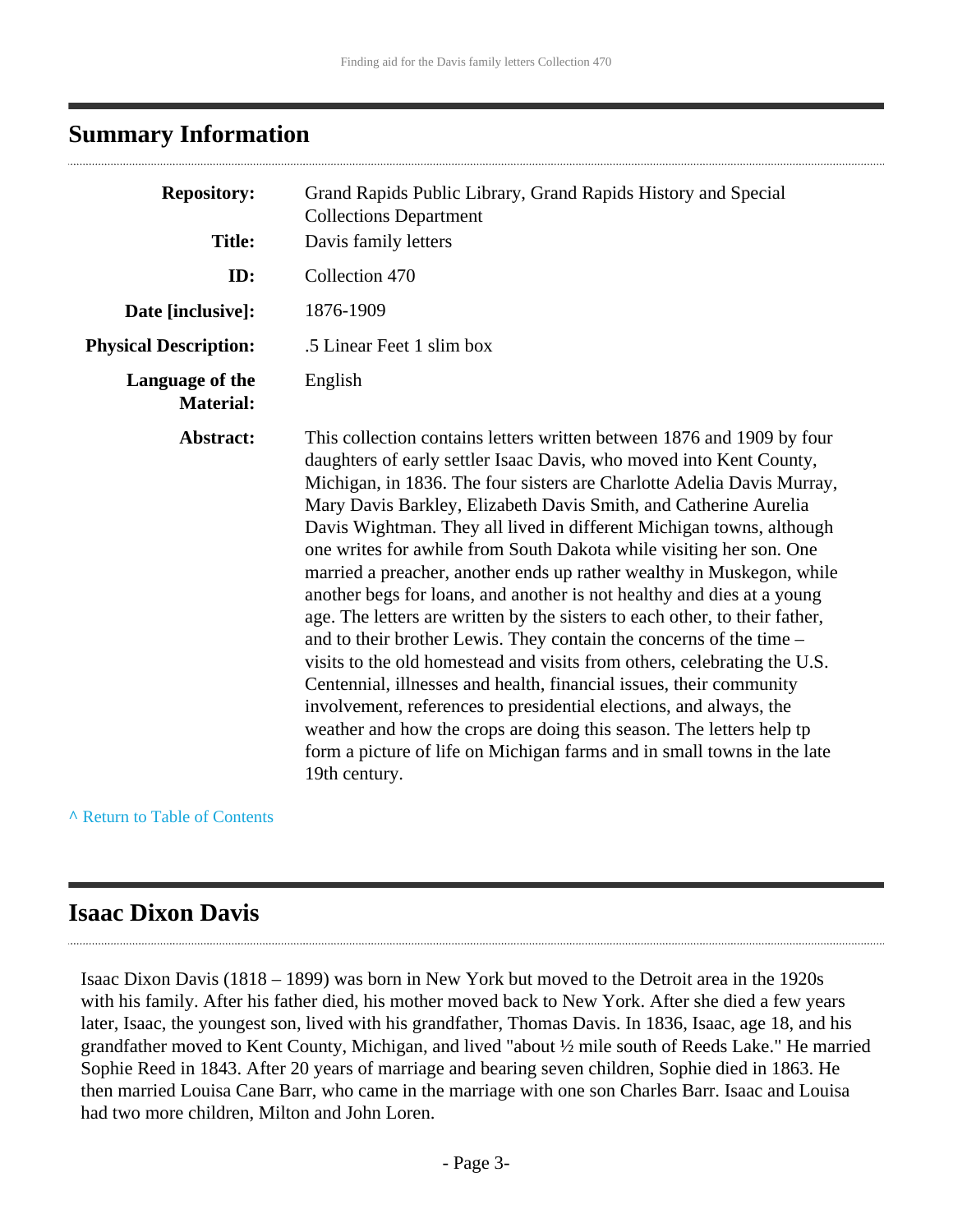Isaac Davis bought 80 acres in Paris Township (today Kentwood, on the SW corner of Kalamazoo Avenue and 44th Street). He managed a successful farm, which grew in size to 160 acres, and participated in civic organizations. He was a charter member of Paris Grange #19, served as Paris Township Clerk and Supervisor, served as officer of the district school board for many years, and joined forces with the Prohibitionists and the Democratic Party. Isaac is buried in Pine Hill Cemetery, Kentwood, Michigan, alongside many family members.

**^** [Return to Table of Contents](#page-1-0)

### **Charlotte Adelia Davis Murray**

Charlotte Adelia Davis Murray (April 22, 1845 – Feb 9, 1901). Known as Adele, Charlotte Adelia was the older sister to the other letter writers. We know little of her life on the family farm where we find her in the 1870 census. We know that she taught school in Paris Township, since she mentions that they needed to hold school on a Saturday to make up for the days off for the State Fair in September, 1873. Adele married John L Murray on April 8, 1875 and lived the rest of her life in Muskegon, where her husband was a wealthy lumberman.

They had no children so Adele used her time working in the First Baptist Church and in other social organizations and civic causes. She died in Grand Rapids as a result of a train accident on February 9, 1901. Traveling home to visit the family, she appeared to be fine right after the accident, but later was taken to the hospital where she died late that evening of a "cranial hemorrhage."

Because she died a sudden and tragic death at age 56 and because of her prominence in the city, the Muskegon newspapers reported in detail on her life, her funeral, and legacy. In addition to her work in several areas of the First Baptist Church, including service on an "advisory board," she was active in the Muskegon Woman's Club, serving in various offices and committees. Adele also served on the board of Home of the Friendless, on the building committee overseeing the construction of a new addition.

Although they had no children, the Murray home was open to nieces, her younger brother, and others who lived with them for a time. The last letter in the file is from John Murray addressed to Adele's sister Aurelia (Rillie). John Murray died May 5, 1907.

#### **^** [Return to Table of Contents](#page-1-0)

### **Mary Davis Barkley**

Mary Davis Barkley (Feb 19, 1848 – April 2, 1911). Mary, often referred to as May in the letters, was a school teacher for many years in southern Kent County until she married Alonzo Barkley in 1874. For the first few years they lived on part of the Barkley family farm in Ada. In an 1876 letter she writes from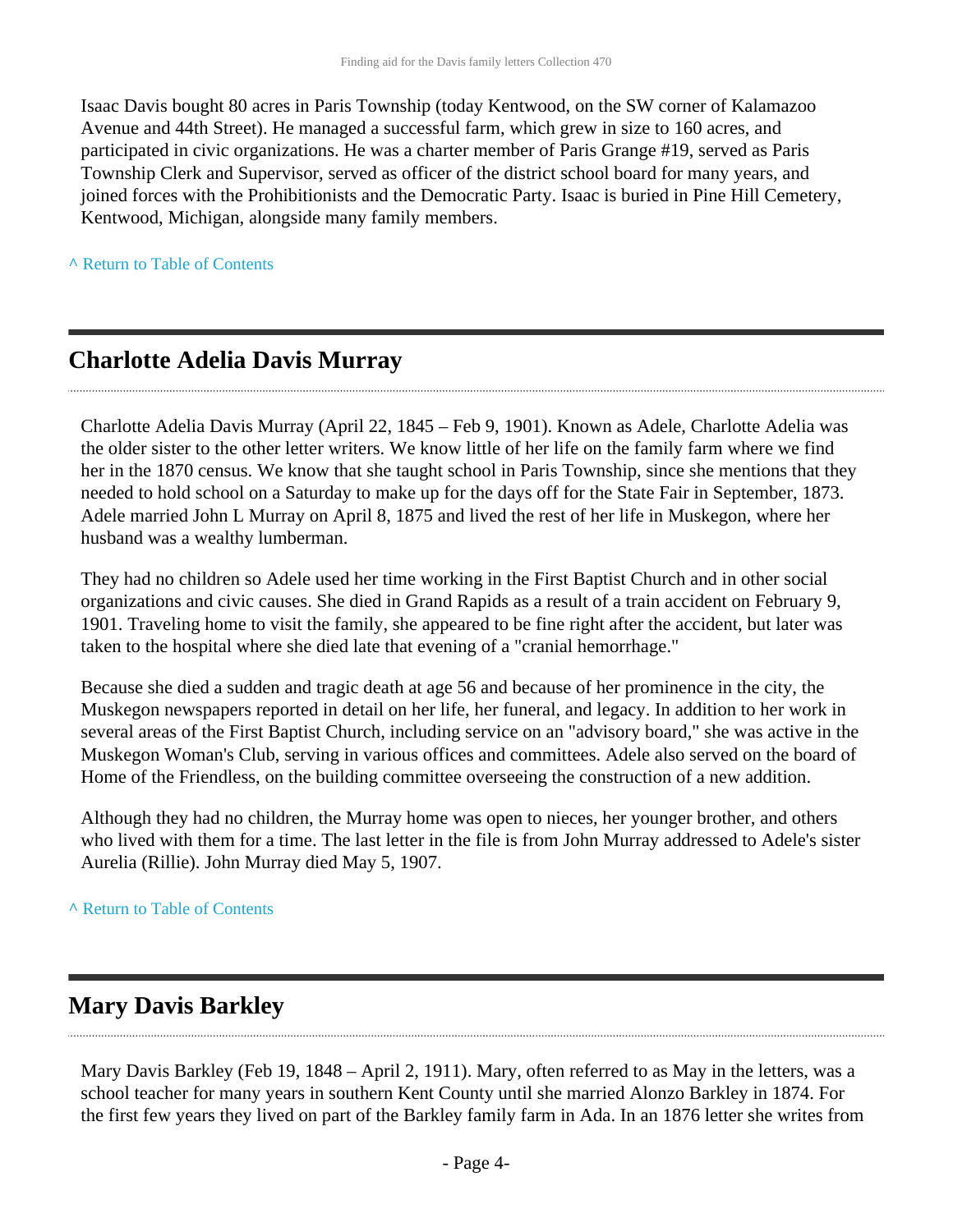Fruitport, Michigan. By 1883, the letters indicate they are living in East Saginaw and then in 1884, in Reed City, where they opened a grocery store and remained there until 1895 when Alonzo died.

A son, Glenn, is born in 1878. At some point they adopted a daughter, Carrie, who was born in 1885, although the 1900 census records say that the place of birth and parents' names are unknown. She worked hard alongside Alonzo in the store and the letters give us the impression that despite her hard work, things did not go well for them regarding their business and Alonzo's health.

After Alonzo dies in 1895, Mary moved back to Kent County – in the 1900 census she was living in Paris Township with her daughter Carrie. Glenn had married and had moved west to the Dakotas, where she visited since her letter dated Nov 25, 1907 was written from Grand Forks, N.D.

The 1910 Census records that she was living with her sister Aurelia Wightman on S. Division and, indeed, her last letter in 1909 is from this location. When Mary died in 1911, her obituary states that Glenn is living in Minnesota and Carrie, who had married Hiram Darling, is living in Lapeer, Michigan.

#### **^** [Return to Table of Contents](#page-1-0)

## **Elizabeth Davis Smith**

Elizabeth Davis Smith (March 17, 1850 – July 18, 1891). Elizabeth, or Libbie was was the fourth child born to Isaac and Sophia Davis. Her letters range from 1876 to 1880, then one more in 1890, eleven months before she died.

Libbie married John T. Smith sometime in the early 1870s (Kent County marriage records, book 4, p.15 1867-1877) and moved to a farm in Leighton Township, Allegan County.

She bore two sons, Roscoe George in 1875 and Robert in 1880. From the letters one can gather that her life was difficult with hard work, helping with harvesting and butchering, and often ill health, once declaring that "she can't write anymore." She often laments the fact that she can seldom go home (the Davis Farm in Paris Township) for holidays and misses seeing family members.

The last letter, dated August 21, 1890, is written in a totally different hand to her sister Mary. Perhpas someone wrote it for her. She jokes about how well she looks and that everyone must think she's just lazy instead of sick. She died at age 41 in 1891 from cancer (death certificate). She was buried in the Hooker Cemetery in Wayland, Allegan County.

**^** [Return to Table of Contents](#page-1-0)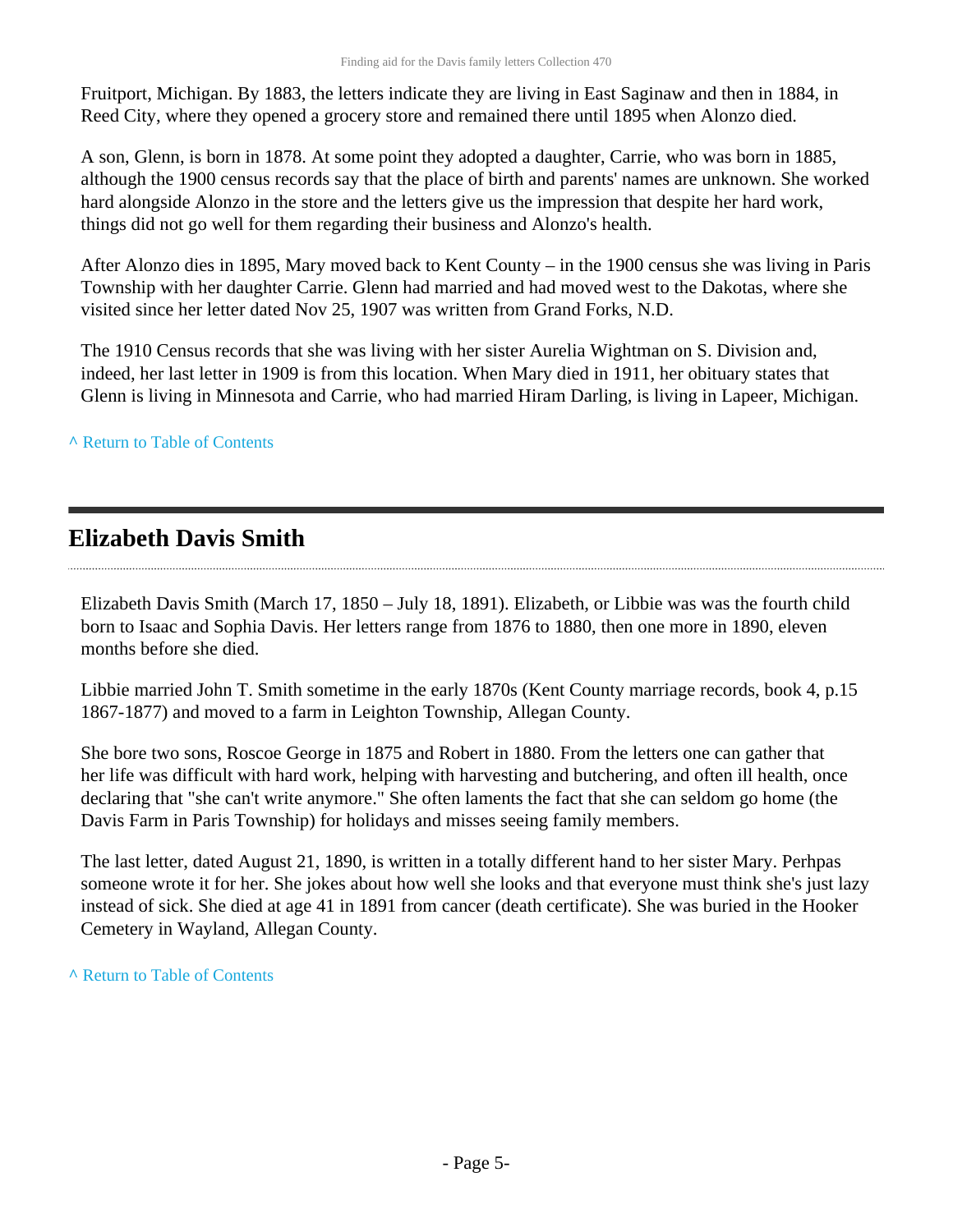# **Catherine Aurelia Davis Wightman**

Catherine Aurelia Davis Wightman (July 27, 1854 – March 13, 1919). Aurelia, also called Rill or Rillie, was the youngest sister of those who wrote these letters. In her early 20s she married Ormel Wightman. Since Ormel was a clergyman, they moved quite frequently, but always within the state of Michigan. The first letters are written from Bowen in 1876, but in one they are all packed up and ready to move to Coopersville, Michigan. After that they lived in Martin, Hubbardston, Woodland Center, and Remus.

Aurelia and Ormel had two children, Emmet in 1878 and Clara in 1880. Aurelia was very involved in church activities as president of the Benevolent Society, taking part in a missionary benefit concert, and Ormel's regularly scheduled prayer meetings and revivals meant she entertained many overnight visitors in their home.

There are no letters in the collection from 1884 up to March, 1899 when there are two letters following the death of their step-mother Louisa. Aurelia wishes she could be there, but will have to wait, since she is suffering from shingles. In other letters she refers often to a nagging "Neuralagie." In October of that same year her father died.

Strangely, the 1900 census shows Ormel, Emmett (22) and Clara (20) living in a household in Wheatland, Michigan, but the household does not include Aurelia. An error or she may have been living somewhere else during the time of the census taking.

After Ormel died in 1909 in Grand Haven, Michigan, Aurelia moved to Grand Rapids. In the 1910 census she records that she earned a wage as a nurse for a private family. At times over the next 10 years until her death in 1919, she lived with her sister Mary Barkley, on Division Avenue or boarded with her daughter Clara Horning and her family in the city.

**^** [Return to Table of Contents](#page-1-0)

## <span id="page-5-0"></span>**Administrative Information**

#### **Publication Statement**

Grand Rapids Public Library, Grand Rapids History and Special Collections Department

111 Library Street NE Grand Rapids, Michigan 49503 [localhis@grpl.org](mailto:localhis@grpl.org) URL:<http://www.grpl.org>